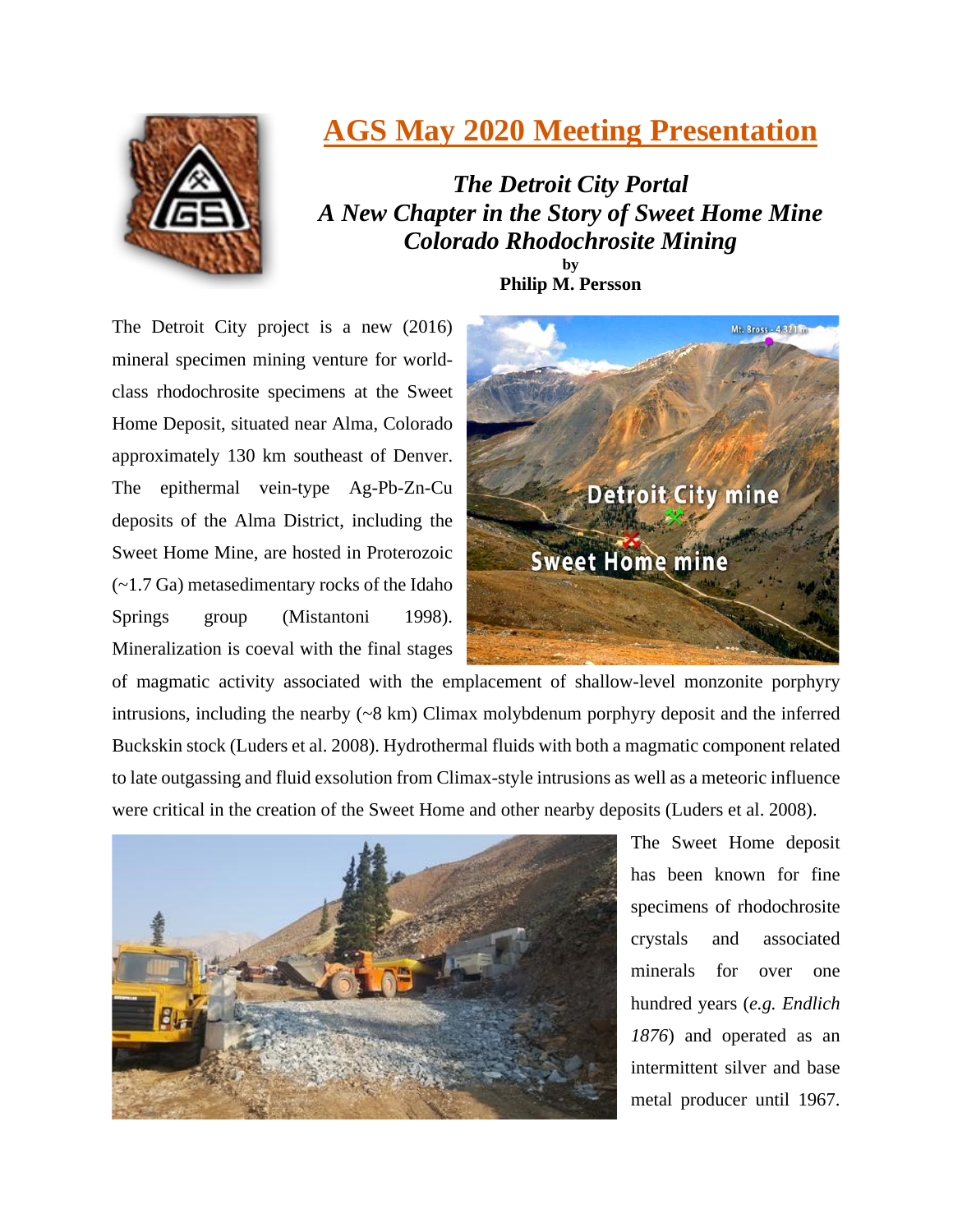In 1991, Bryan Lees of Collector's Edge Minerals leased the mine and modernized it as part of a major mineral specimen mining project. Numerous world-class mineral specimens were collected over the following 14 years, including the "Alma King" rhodochrosite. Significant crystallized minerals at the Sweet Home deposit include rhodochrosite, fluorite, tetrahedrite, quartz, galena, chalcopyrite,



hubnerite, and numerous other species. After the Sweet Home mine closed in the fall of 2004 due to a lack of identified mining targets, a detailed study was undertaken by geologist Dean Misantoni and others. This study utilized existing data from the Sweet Home Mine as well as surface mapping and other historical data to explore the viability of mining the upward extension of the deposit for rhodochrosite crystal pockets. In early 2016, a new specimen mining project named the Detroit City Portal was begun. This horizontal adit is situated ~70 m above the former Sweet Home adit and was driven to access an unmined extension of the Sweet Home vein system believed to contain high-quality rhodochrosite crystals. Present mine workings include a ~150 m long access tunnel which intersects the main Sweet Home vein, which in being mined via a vertical stope using a modified cut-and-fill method. Seven significant crystal-bearing pockets have been discovered



since targeted specimen mining began in mid-2018. The stope has advanced ~30 m above the portal level and will ultimately be developed ~65 m vertically. Specialized equipment such as hydraulic splitters and diamond chainsaws are an integral part of effective specimen mining, in addition to a detailed understanding of structure and geochemistry. The approximately six-year mine life of the Detroit City project will hopefully yield the bonanza of world-class rhodochrosite crystals that made the Sweet Home Mine famous with mineral collectors and geologists around the world.